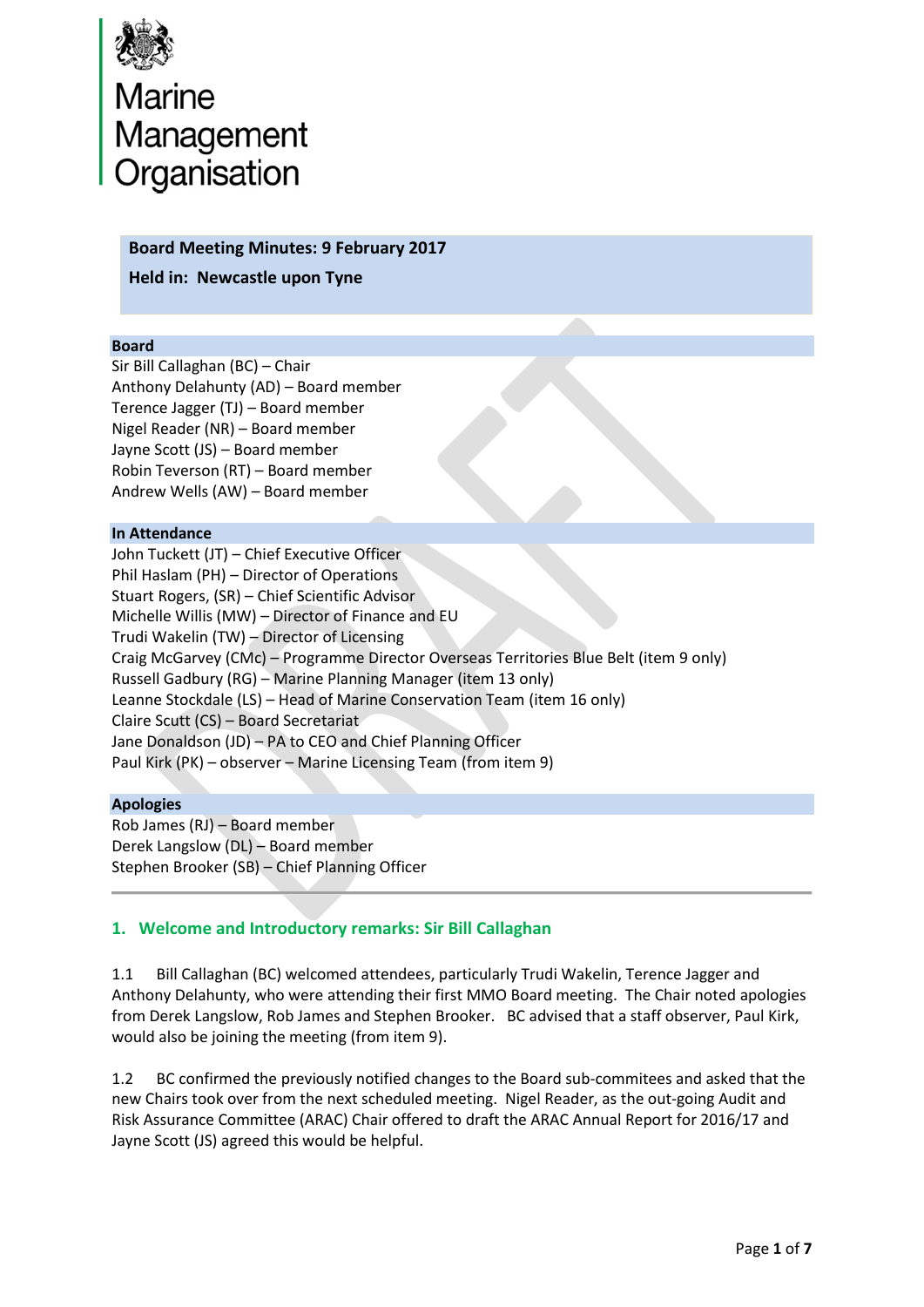1.3 JS reported that the Remuneration Committee meeting on 27 January 2017 had provided an opportunity to hand over and that Andrew Wells (AW) would take over as Chair from the next meeting.

*Action 53/01: NR to provide a draft of the ARAC Annual Report for 2016/17* 

# **2. Declaration of Interests**

2.1 BC invited attendees to declare any interests. Robin Teverson's (RT) interest as Chair of a Select Committee on EU, Energy, Environment and Fisheries was noted. RT had previously advised the Board that the Select Committee was leading an inquiry into 'Brexit' and Fisheries policy. NR's standing interests in Natural England (NE), Natural Resources Wales (NRW), Joint Nature Conservation Committee (JNCC) and as an ex-officio member of the Defra ARC were noted. NR confirmed that his temporary period as acting Chair of NE had come to an end, as had his period as acting Chair of the Animal and Plant Health Agency (APHA) and he would be handing over to his incoming successor.

2.2 In addition, the Board noted Anthony Delahunty's (AD) interest as a Director of the National Federation of Fishermen's Organisations (NFFO) and Terence Jagger's interest in Inmarsat (UK satellite company) on the development and monitoring and evaluation aspects of several projects, including one aimed at improving fisheries protection in Indonesia.

# **3. Minutes of the 17 November 2016 Board meeting including actions update**

3.1 BC invited attendees to raise any points of accuracy in respect of the 17 November 2016 meeting. None were received and the minutes were confirmed as an accurate record of discussions.

3.2 The Board discussed the recorded actions from the meeting as follows:

*Action: 52/01: Marine protected Areas and Overseas Territories to be added to the Forward Look as a standing item.* This item is on the agenda - item 9.

**Action: 52/02:** *Remuneration Committee to receive a report on themes emerging from Exit interviews of outgoing staff***.** The Board noted John Tuckett's (JT) update that HR no longer carry out face to face interviews and now send out a questionnaire to leaving staff for completion. The themes from this questionnaire were been sent to the Board on 3 February. Following discussion, JT confirmed he would discuss this matter further with the Head of HR to determine the best process for capturing outgoing staff's reasons for leaving.

# **4. Matters Arising from the 15 December 2016 and 27 January 2017 Audit and Risk Assurance Committee (ARAC)**

4.1 NR introduced his written report of both meetings asking the Board to note the business discussed.

4.2 NR advised that following the meeting in December, ARAC had expressed their concern regarding the future of the internal audit service following the news that the KPMG contract had been terminated with effect from 31 March 2017. Defra had subsequently advised of their plan to populate each ALB with a Head of Internal Audit drawn from Defra Internal Audit Services or wider Government auditors.

4.3 NR updated the Board that Defra were now in negotiation with KPMG over a contract extension for a further year; news which had been warmly welcomed by the ARAC and would allow more time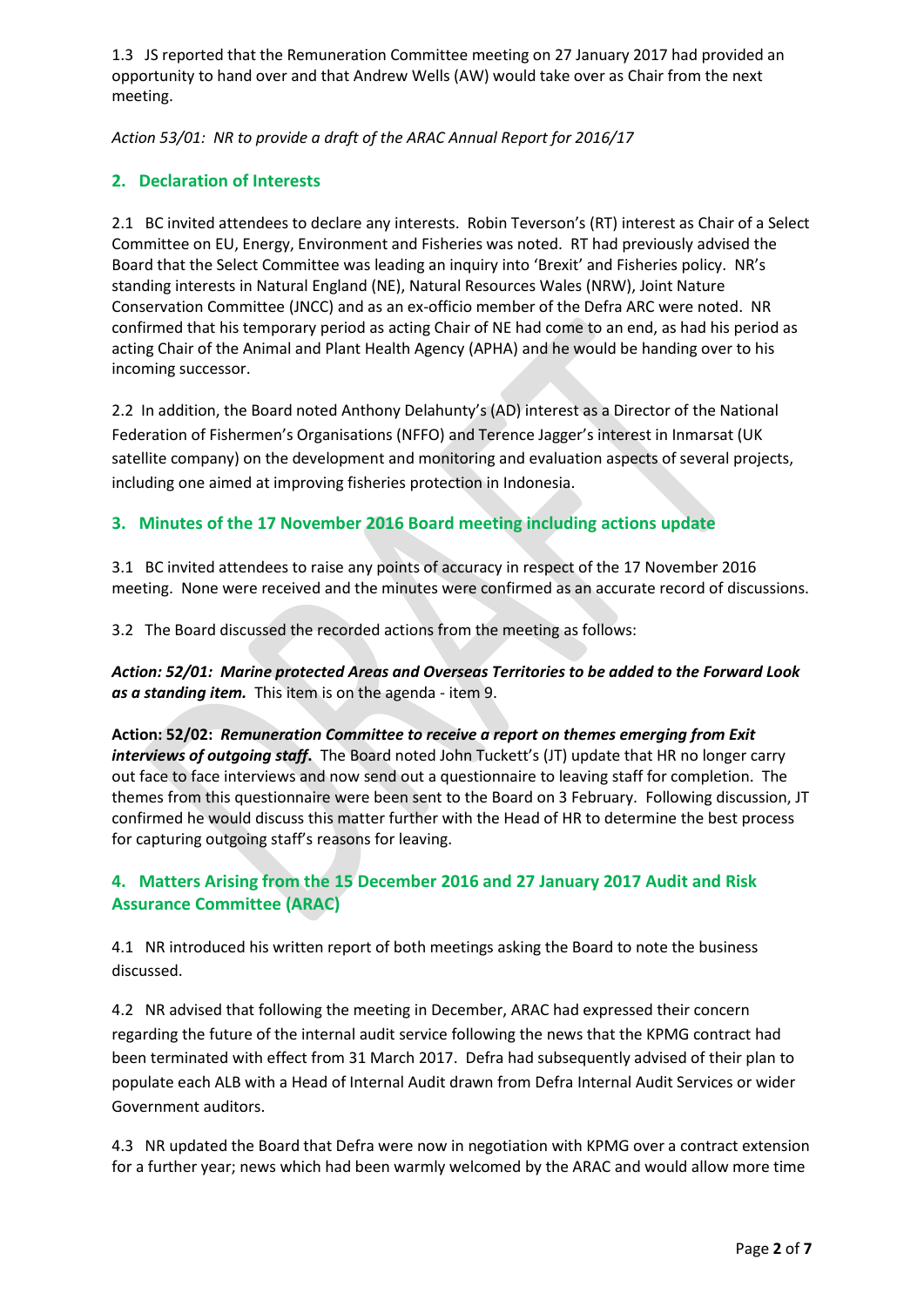for an orderly transition to the new arrangements. The Board discussed the proposed new arrangements and TJ raised the fact that he had experienced some timing issues with government audit service in the past. JS commented that her experiences had been variable though pointed out that some had been positive.

4.4 NR updated the Committee on the four audit reports which had been discussed at a special teleconference meeting held on 27 January. The reports discussed were: Producer Organisations, Proteus Organisational Readiness, Better Regulation – Small Business Appeals Champion and Customer Complaints and Enquiry Handling.

4.5 The Chair thanked NR for the update which was noted.

## **5. Matters Arising from the 27 January 2017 Remuneration Committee meeting and Workshop**

5.1 JS gave an update on the business conducted at the Remuneration Committee meeting and Workshop held on 27 January.

5.2 JS reported that the Remuneration Committee had undertaken a review of on-going workforce development, discussed the Remuneration Committee Terms of Reference going forward, which would return to the Board in April, and discussed the development of the HR/People Strategy. JS advised that the Staff Survey results would be an agenda item for April's Board meeting when the Board would be provided with further details of the actions taken to address the issues arising.

5.3 JS advised that a Remuneration Committee Annual Report was in the process of being prepared and a draft of this would be circulated to the Board.

5.4 The Chair thanked JS for the update which was noted.

# **6. Marine Protected Areas and Overseas Territories**

6.1 Craig McGarvey (CMc) attended the meeting to give the Board an update on Marine Protected Areas (MPA's) and Overseas Territories (OT's). CMc provided details of the Government's manifesto commitment to create a 'Blue Belt' to protect precious marine habitats around the UK's 14 OTs subject to local support and environmental need to which the government had pledged £20m over 4 years. A map of the OTs and current Marine Protected Areas provided helpful context and CMc informed the Board of the stakeholders currently involved and progress made since the inception of the project in September 2016.

6.2 Following discussion, CMc confirmed that the OTs were responsible for their own legislation and this was an opportunity for the UK to support them; adding that it was expected that by 2020 the OT's would have a plan of how to manage and have the systems in place.

6.3 CMc advised that the Senior Responsible Owner (SRO) was still scoping realistic outcomes and would be providing clarity to the organisations involved. The Board discussed engagement and acknowledged the sensitivities when engaging with non-government organisations. CMc confirmed that the Foreign and Commonwealth Office were managing this aspect of the project. CMc added that engagement was taking place at Governor level in the OTs however the Ascension Islands had expressed some frustration that the work was being imposed upon them.

6.4 BC thanked CMc for the update which would feature as a standing item on future Board agendas.

## **7. MMO Action Plan 2017/18 – 2019/20**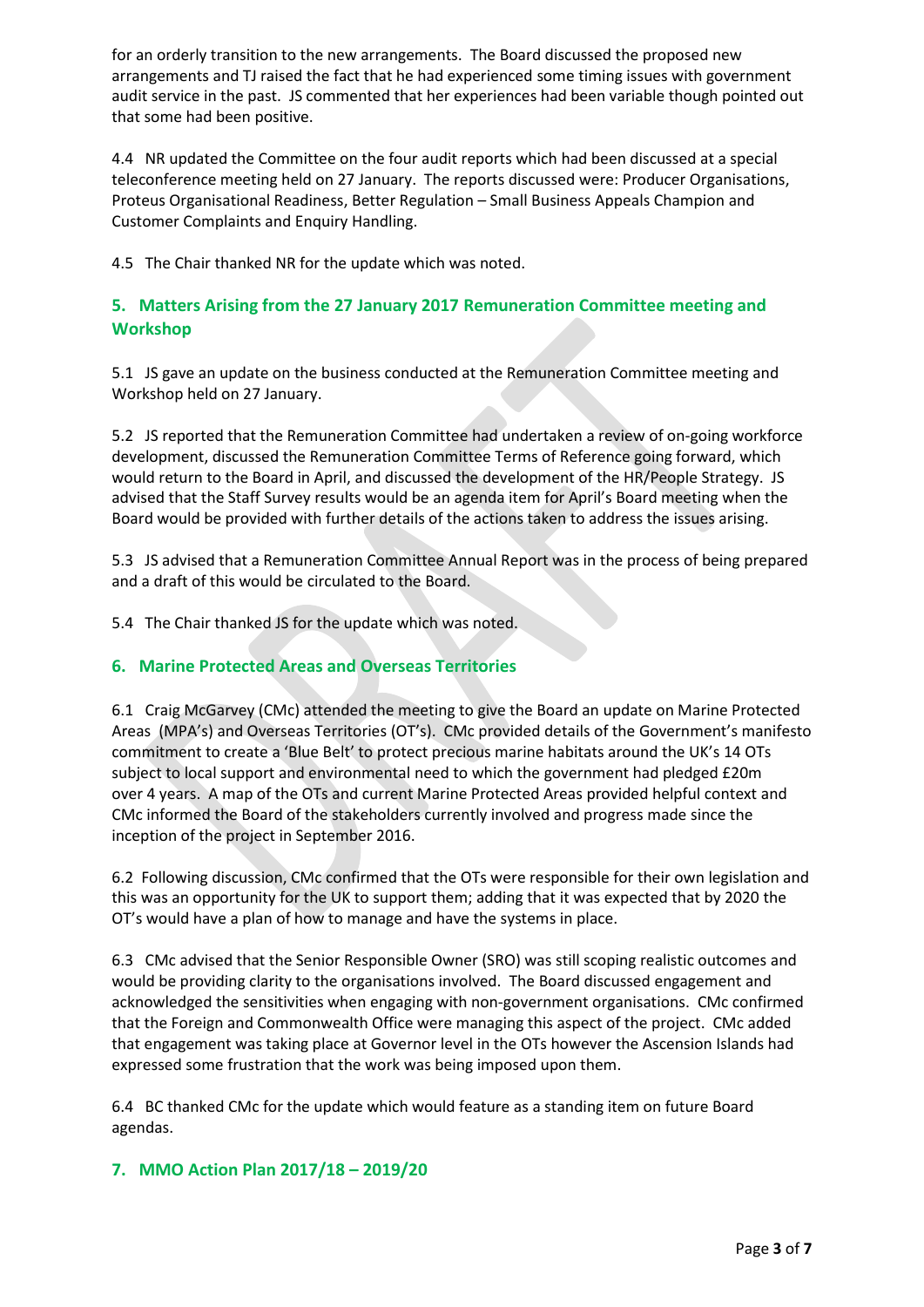7.1 AW presented the draft MMO Action Plan for 2017/18 – 2019/20 to the Board asking the board to consider and endorse the current draft.

7.2 AW advised that the last iteration of the Action Plan had been before the Board in June 2016; explaining that the Action Plan format was on a Defra wide template designed to show how MMO are delivering and achieving. AW explained that each organisation would be producing an Action Plan and Defra had moved towards a top down approach for the Marine system. AW outlined some of the changes to the last document and advised that the Action Plans were for internal use only and a first draft submission was due by 10 February.

7.3 NR commented that he was not clear about what related to Defra group and what the MMO's contribution was. Additionally, NR pointed out that the Action Plan should be owned by the Board and this should be reflected in the foreword which should be signed jointly by the Chair and Chief Executive.

7.4 The Board engaged in a lengthy discussion about the changes from the previous Corporate Plan model and members felt that the current document did not capture what the MMO represented. The Board expressed concern that the Action Plan in this form was not a clear and concise strategic document and would not support the MMO in managing its business.

7.5 Following the discussion the Board confirmed that the Action Plan could go forward to the next stage of the process with the caveat that it was not yet an MMO Board endorsed draft and they would want the opportunity to discuss again. AW agreed to go back to Defra with the following:

a) the Chair's signature to be added to the foreword

b) clarify where the use of the word 'our' refers to MMO and where it refers to Defra

c) sharpen language and avoid promising delivery on matters where MMO have no control

d) bring back to the Board a version to be shared with MMO stakeholders

e) circulate a revised version within the next 7-14 days and set up a conference call if required to get sign off. Chair to sign off final version.

f) upon receipt of the letter advising of MMO's budget for 2017/18, MW and AW to work on the detail.

g) Sonia Phippard to be invited back to meet with MMO Board to discuss role of NDPB within Defra group (Action: Secretariat)

*Action: 53/02: As listed above (a-g)*

## **8. MMO Framework Document**

8.1 MW presented a paper to Board to outline progress with the revision of the MMO/Defra Framework Document (FD).

8.2 MW gave a brief introduction regarding the purpose of the FD which sets out the overarching framework which allows our sponsoring department to formalise arrangements for the monitoring and understanding of the MMOs strategy, performance and delivery. MW explained that as a result of the NAO's review of 'Departments' oversight of ALB's' Defra's position in respect of FDs required improvement. MMO were in the group which required action by 31 March 2017 and Defra had produced a template for the FD, agreed by HM Treasury and based on that set out in Managing Public Money, to which each department would reflect its own body-specific requirements.

8.3 MW pointed out the sections where the material changes had been made to the original FD which reflected the addition of the new Defra Target Operating Model (TOM), Defra Executive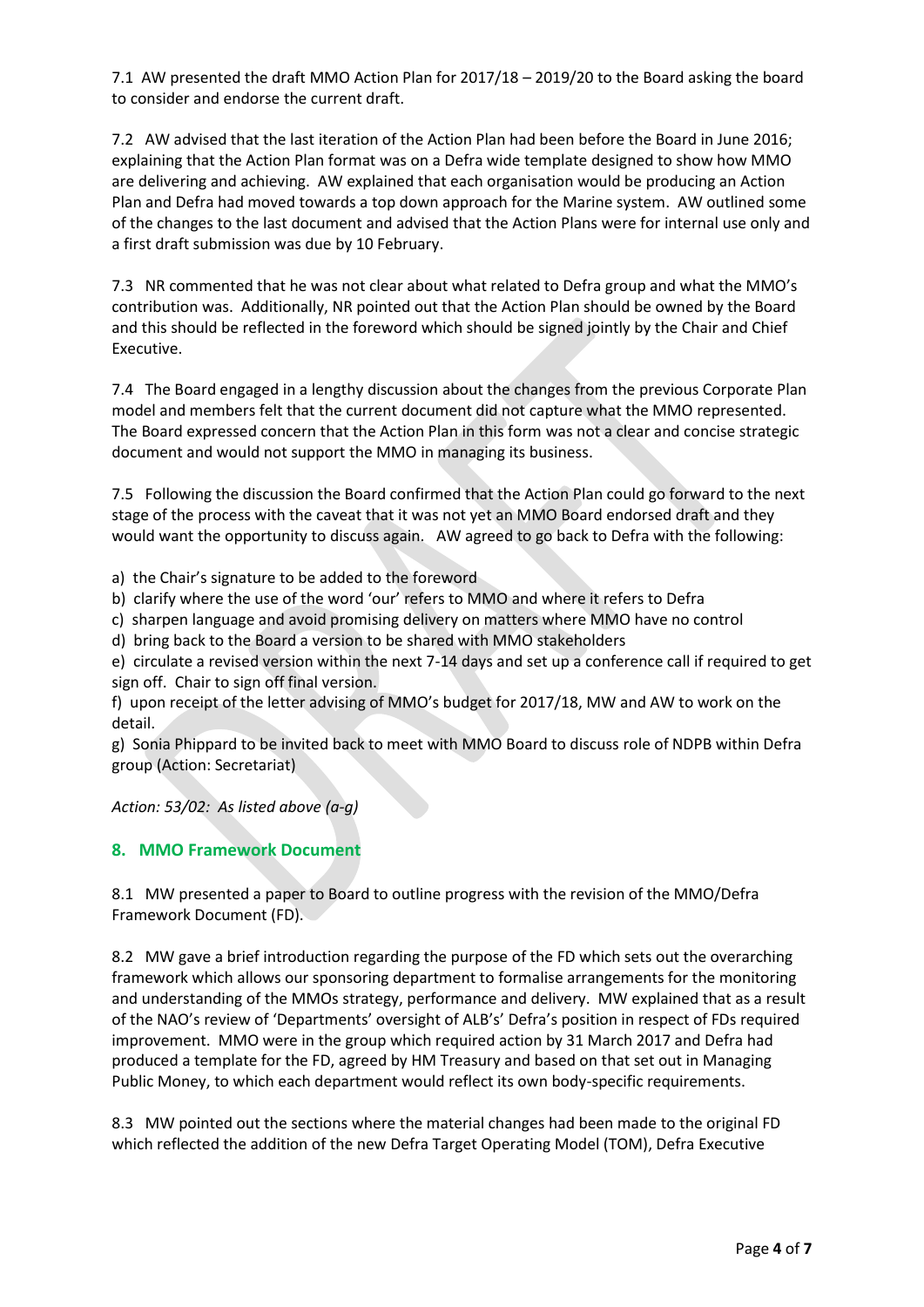Committee (ExCo) and a section correlating MMOs strategic aims with the new Defra Strategy to 2020 and the Single Departmental Plan.

8.4 NR confirmed that this exercise was being carried out across Defra with NE asking their audit committee to stand over the piece of work.

8.5 The Board discussed the FD and were keen to reassure themselves that the MMOs status as a non-departmental public body (NDPB) was not eroded in the new draft and that reference to cross departmental sponsorship was retained.

8.6 Copies of the revised FD were provided to those members who wished to look at this in further detail and MW advised she would bring back the final version to the Board for comment prior to adoption.

*Action: 53/03: MW to provide a draft version of the revised FD to the Board for final sign off.*

## **9. Update on European Maritime and Fisheries Fund (EMFF) access by the MMO**

9.1 MW provided an update on the European Maritime and Fisheries Fund (EMFF) following the recent political developments highlighting the three main areas of funding support: EMFF Core, EMFF Control and EMFF Data Collection.

9.2 MW reported that Her Majesty's Treasury (HMT) had had written to all Accounting Officers of Structural Funds across the UK with clear assurance and reporting requirements pertaining to their Guarantee for these long term financial liabilities. Compliance with the HMT Guarantee involves additional reporting requirements and assurance to the Permanent Secretary on a quarterly basis.

9.3 MW confirmed that projects must be approved within 2 years and that the Fisheries Local Action Groups (FLAGs) had received the same message although the details were not yet explicit. MW advised that we would need to ensure that our selection criteria and assessment of projects had an emphasis on value for money and benefits realisation linked to domestic priorities as Treasury have committed to underwrite projects which are on-going beyond 2019.

9.4 JS enquired as to whether we need to change the objectives of the scheme as these are currently based on the reformed Common Fisheries Policy. MW advised that there would be a change to the guidance on how we evaluate success and value for money.

9.5 The Board noted the update and the fact that there was an appetite to have a replacement scheme post-Brexit.

## **10. Draft South Marine Plan update**

10.1 Russell Gadbury (RG), Marine Planning Manager, commenced his presentation by giving an overview of the process of producing the South Marine Plan. RG stated that the plan document itself had reduced in size however it would also include a technical annex which would provide further detail and supporting evidence.

10.2 RG informed the Board that the consultation process for the South Plan closed on the 27 January. The consultation had received approximately 1570 comments from stakeholders and customers which were currently being RAG rated. RG also advised that some of the comments from stakeholders concerned litter; both marine litter and litter through tourism, which had ended up in our seas. RG added that MMO were working closely with Defra, to better understand the impact of this and would provide further update if necessary.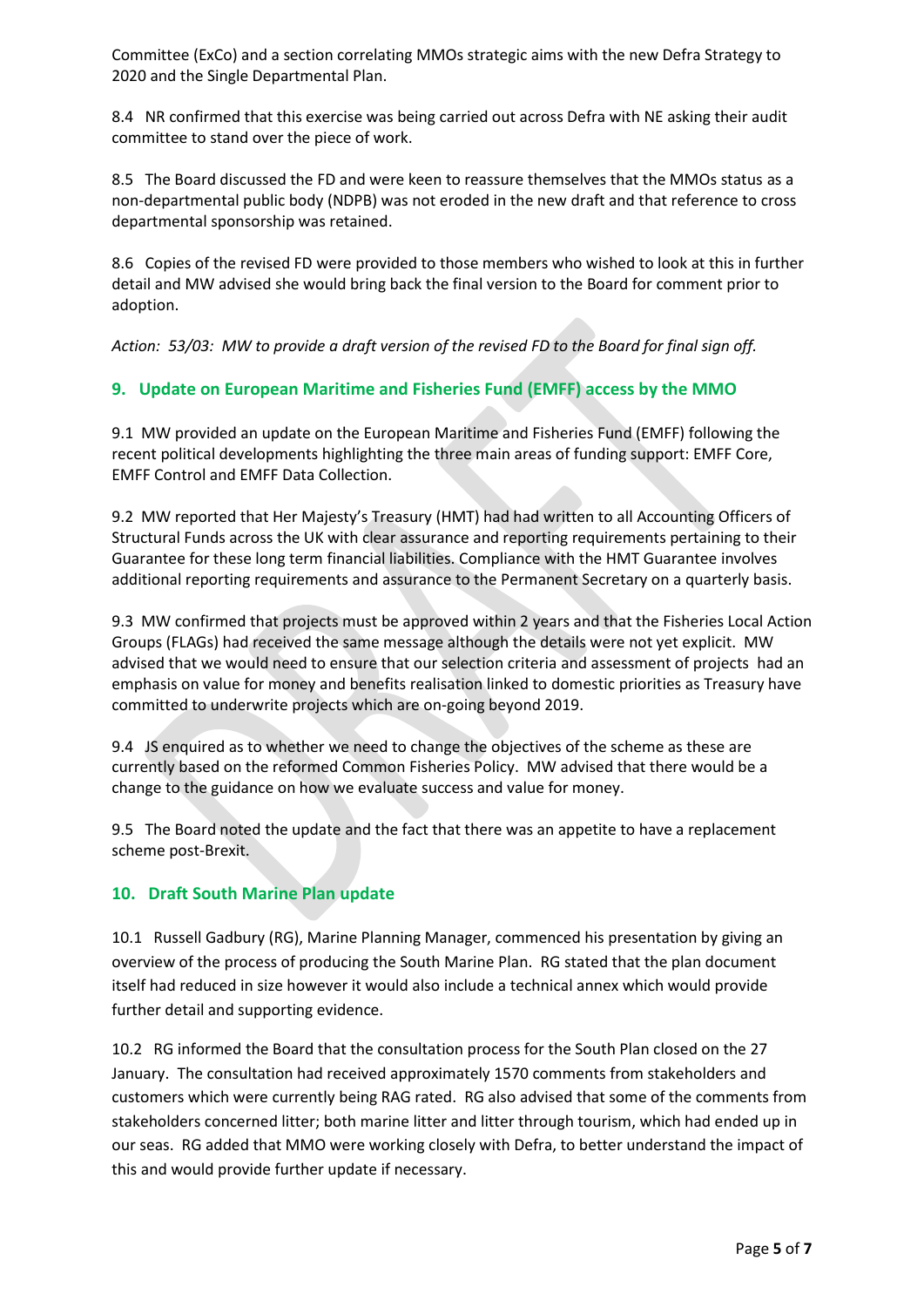10.3 RG outlined the next stages in development of the South Plans, explaining that the team would now begin to respond to the comments received. RG stated that the South Plans are proposed to go to Ministers for adoption on 21 April 2017.

10.4 The Board requested clarification around the use of the Marine Information System (MIS) and RG confirmed that MMO were working closely with Defra colleagues on this and on the development of digital plans to support viewing the maps in real time.

10.5 BC thanked RG for the update which the Board found useful and timely.

## **11. MMO Corporate Risks and Issues**

11.1 JT presented the paper on MMO Corporate and Strategic Risks and Issues, inviting the Board to consider and discuss.

11.2 The Board drilled down into Corporate Risk (CR082), loss of suitably qualified experienced persons (SQEPs) and the potential impact on MMO resilience. The Board considered mitigation actions regarding the loss of SQEPs to the Overseas Territories Blue Belt Programme and a large recruitment exercise taking place within Defra for Policy and EU Exit posts. NR enquired as to whether Defra were consulting with MMO on the possible impact if MMO staff were to be successful in these new opportunities. JT confirmed that Defra had not consulted the MMO to date and was aware that Defra are looking to recruit approximately 200 new staff.

# **12. CEO and Director Report (including Performance and Finance Pack to December 2016)**

12.1 JT introduced the CEO and Directors Report and provided the Board with an update on the Environment Audit Committee (EAC). JT added that he wasn't expecting anything further to materialise as a result of the EAC, but would update the Board if necessary. The Chair and Board congratulated John Tuckett on his appearance before the Committee.

12.2 JT provided the Board with an update on Rame Head, confirming an alternative disposal site had been identified and that Plymouth Marine Laboratory (PML) had expressed that they were content with the site.

12.3 PH provided an update on Proteus, explaining issues had been raised with the development which had resulted in a go-live date in January 2017 having to be postponed. PH reported that MMO had worked with Government Digital Service (GDS) and Defra DDTS to identify a compromise solution whereby GDS have agreed to the new service going live on a non .gov.uk server, hosted by Cefas. The planned go live date was now mid-February 2017.

12.4 The Board noted the Finance and Performance pack to December 2016.

12.5 The Chair thanked the CEO and Directors for their contributions and for the thorough update.

## **13. Marine Conservation Briefing**

13.1 Leanne Stockdale (LS) presented a briefing in relation to Marine Conservation.

13.2 LS updated the Board on the makeup of the Marine Conservation Team (MCT) as well as their key responsibilities and gave an outline of the MMO's role in Marine Protected Areas (MPA) management and an update on the team's achievements also highlighting risks and issues.